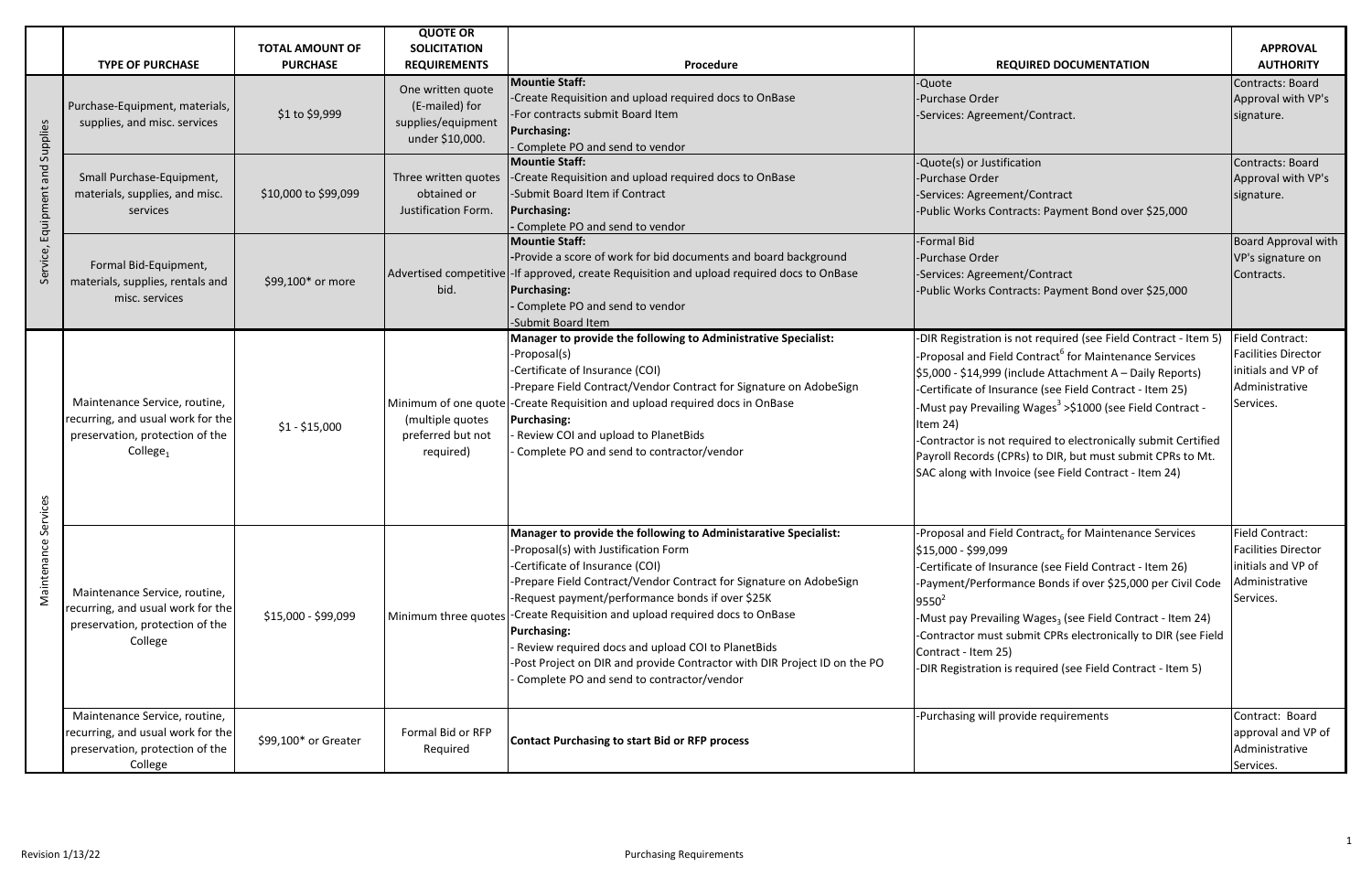| Construction | <b>Public Works/Construction</b><br><b>Project or Small-Facility</b><br>construction | \$1 to \$4,999         | One written quote<br>(E-mailed)                                         | <b>Facilities Staff:</b><br>-Certificate of Insurance (COI)<br>-Create Requisition and upload required docs to OnBase<br><b>Purchasing:</b><br>Review COI and upload to PlanetBids<br>Complete PO and send to contractor/vendor                                                                                                                                                                                                                                                                                                                                                                                                                                                                                                               | -Purchase Order<br>-Certificate of Insurance with required limits                                                                                                                                                                                                                                                                                                                                                                                                                                                                                                            | Banner approval.                                                                                          |
|--------------|--------------------------------------------------------------------------------------|------------------------|-------------------------------------------------------------------------|-----------------------------------------------------------------------------------------------------------------------------------------------------------------------------------------------------------------------------------------------------------------------------------------------------------------------------------------------------------------------------------------------------------------------------------------------------------------------------------------------------------------------------------------------------------------------------------------------------------------------------------------------------------------------------------------------------------------------------------------------|------------------------------------------------------------------------------------------------------------------------------------------------------------------------------------------------------------------------------------------------------------------------------------------------------------------------------------------------------------------------------------------------------------------------------------------------------------------------------------------------------------------------------------------------------------------------------|-----------------------------------------------------------------------------------------------------------|
|              | <b>Public Works/Construction</b><br>Project                                          | \$5,000-\$24,999       | Minimum one quote<br>(multiple quotes<br>preferred but not<br>required) | Project Manager to provide the following to Special Project Director:<br>-Proposal(s)<br>-Certificate of Insurance (COI)<br><b>Facilities Staff:</b><br>-Prepare Field Contract for signature using AdobeSign<br>-Create Requisition and upload required docs to OnBase<br><b>Purchasing:</b><br>Contractor/vendor will automatically receive a fully signed Field Contract<br>through *AdobeSign<br>Review COI and upload to PlanetBids<br>Complete PO and send to contractor/vendor                                                                                                                                                                                                                                                         | -Proposal and Field Contract <sup>6</sup> (include Attachment A – Daily<br>Reports)<br>-Certificate of Insurance (see Field Contract - Item 26)<br>-Contractor must pay Prevailing Wages <sup>3</sup> (see Field Contract -<br>Item 25)<br>-Contractor is not required to electronically submit CPRs to<br>DIR, but must submit CPRs to Mt. SAC along with the Invoice<br>(see Field Contract - Item 24)<br>-Daily Reports submitted with the Invoice (See Field Contract<br>– Item 6)<br>-DIR Registration is not required (see Field contract - Item 5)<br>-Purchase Order | <b>Field Contract:</b><br><b>Facilities Director</b><br>initials and VP of<br>Administrative<br>Services. |
|              | <b>Public Works/Construction</b><br>Project                                          | \$25,000-\$59,999      | Minimum three quotes                                                    | Project Manager to provide the following to Special Project Director:<br>-Complete the Justification Form and include proposals<br>-Certificate of Insurance (COI)<br><b>Facilities Staff:</b><br>Prepare Field Contract for signature using AdobeSign<br>Request Payment & Performance Bonds & upload to OnBase.<br>Create Requisition and upload required docs to OnBase<br><b>Procurement Specialist:</b><br>Notify/Confirm Contractors who plan to attend Job Walk (optional)<br>- Contractor/vendor will automatically receive a fully signed Field Contract<br>through *AdobeSign<br>Post project to DIR and provide Contractor with DIR Project ID<br>Review COI and upload to PlanetBids<br>Complete PO and send to contractor/vendor | -Proposal and Field Contract <sub>6</sub> for Contractor Services \$25,000 Field Contract:<br>- \$59,999<br>-Justification Form<br>-Certificate of Insurance (see Field Contract - Item 26)<br>-Payment/Performance Bonds if over \$25,000 per Civil Code<br>$9550^2$<br>-Contractor must pay Prevailing Wages <sub>3</sub> (see Field Contract -<br>Item 24)<br>-Contractor must submit CPRs electronically to DIR (see Field<br>Contract - Item 25)<br>-DIR Registration is required (see Field Contract - Item 5)<br>-Purchase Order                                      | <b>Facilities Director</b><br>initials and VP of<br>Administrative<br>Services.                           |
|              | <b>Public Works/Construction</b><br>Project, Informal Bid- Facility<br>construction  | \$60,000** - \$199,999 | Lowest bid through ar<br>informal bidding<br>process.                   | <b>Project Manager (P/M):</b><br>-Submit completed Bid Form to CWA Coordinator for approval<br>-Email approved Bid Form to Procurement Specialist via<br>purconstruction@mtsac.edu                                                                                                                                                                                                                                                                                                                                                                                                                                                                                                                                                            | -Procurement Specialist will provide requirements                                                                                                                                                                                                                                                                                                                                                                                                                                                                                                                            | Contract: VP of<br>Administrative<br>Services.                                                            |
|              | <b>Public Works/Construction</b><br>Project, Formal Bid-Facility<br>construction     | \$200,000 or greater   | bid.                                                                    | <b>Project Manager (P/M):</b><br>Advertised competitive -Submit completed Bid Form to CWA Coordinator for approval<br>-Email approved Bid Form to Procurement Specialist via<br>purconstruction@mtsac.edu                                                                                                                                                                                                                                                                                                                                                                                                                                                                                                                                     | -Procurement Specialist will provide requirements                                                                                                                                                                                                                                                                                                                                                                                                                                                                                                                            | Contract: Board<br>approval and VP of<br>Administrative<br>Services.                                      |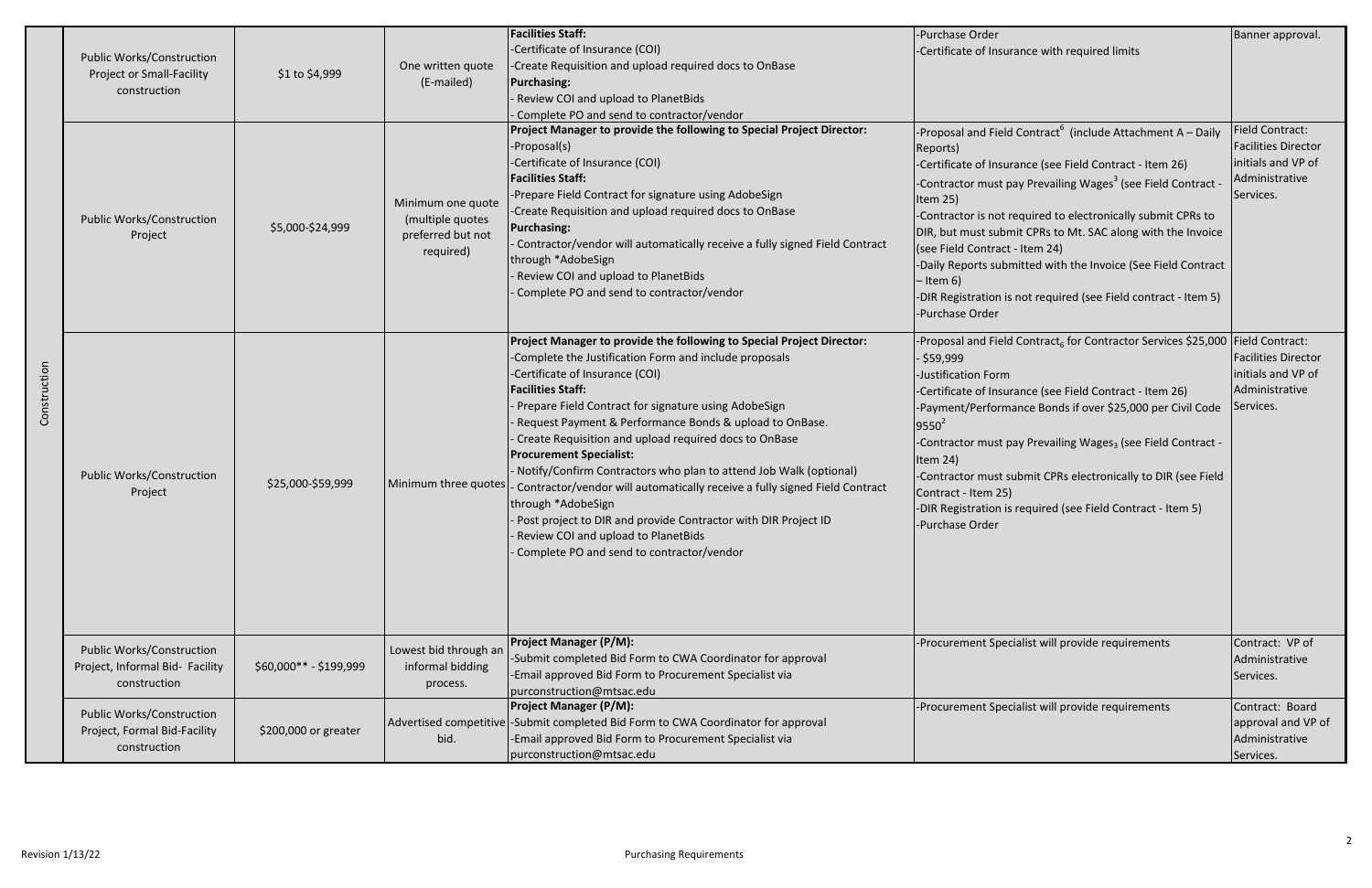| Other Agreements     | CMAS/Cooperative Agreements <sub>4</sub>                                  | All                  | One written quote                       | Manager:<br>Work with consultant, dealer, and end users to request and develop<br>drawings/score of work.<br><b>Mountie Staff:</b><br>Request Payment & Performance Bonds from Vendor (if over \$25,000)<br>-Request Insurance (COI)<br>Create Requisition and upload required docs in OnBase<br><b>Purchasing will:</b><br>Review, and upload Certificate of Insurance (COI) to PlanetBids.<br>Post project to DIR and provide vendor with DIR Project ID on the PO<br>Complete PO and send to vendor | -Quote & CMAS/Cooperative Agreement or Agreement<br>reference information (i.e contact #, contact type or website Depending on<br>link)<br>-Certificate of Insurance<br>-Contractor must pay Prevailing Wages <sup>3</sup><br>For Project over \$25,000:<br>-Payment/Performance Bonds per Civil Code 9550 <sup>2</sup><br>Certificate of Insurance<br>Contractor must submit CPRs electronically to DIR<br>-DIR Registration is required<br><b>Provide following info on Facilities Request:</b><br>Identify supplier DIR number<br>Completion date                                                                     | Banner approval.<br>amount may need<br>Board Approval,<br>contact Purchasing to<br>verify.                                                                                                |
|----------------------|---------------------------------------------------------------------------|----------------------|-----------------------------------------|--------------------------------------------------------------------------------------------------------------------------------------------------------------------------------------------------------------------------------------------------------------------------------------------------------------------------------------------------------------------------------------------------------------------------------------------------------------------------------------------------------|--------------------------------------------------------------------------------------------------------------------------------------------------------------------------------------------------------------------------------------------------------------------------------------------------------------------------------------------------------------------------------------------------------------------------------------------------------------------------------------------------------------------------------------------------------------------------------------------------------------------------|-------------------------------------------------------------------------------------------------------------------------------------------------------------------------------------------|
| Independent Contract | Independent Contractors (IC)                                              | All                  | Scope of services and<br>proposed cost. | <b>Mountie Staff:</b><br>-Request Vendor W9<br>-Complete IC Agreement and email to HR for approval<br>-Create Requisition and upload required docs to OnBase<br>If approved submit Board Item<br><b>Purchasing:</b><br>Complete PO and send to vendor<br>Human Resources (HR) Staff:<br>-Reviews IC for approval                                                                                                                                                                                       | -W-9<br>Independent Contract Agreement<br>-Purchase Order                                                                                                                                                                                                                                                                                                                                                                                                                                                                                                                                                                | Board Approval,<br>Department<br>Manager, and VP.                                                                                                                                         |
| Emergency Projects   | Sudden, unforeseen event that<br>disrupts College activities <sub>5</sub> | Less than \$60,000   | One written quote                       | Project Manager MUST Notify Project Director or Team<br><b>Facilities Staff to Contact:</b><br>-Notify Purchasing<br>-Request insurance claim via Risk Management<br>-Ask Accounting for Funding Source                                                                                                                                                                                                                                                                                                | Proposal and Field Contract <sub>6</sub> for Contractor Services<br>-Certificate of Insurance (see Field Contract - Item 26)<br>Payment/Performance Bonds if over \$25,000 per Civil Code<br>$9550^2$<br>-Contractor must pay Prevailing Wages <sub>3</sub> (see Field Contract -<br>Item 25)<br>Contractor maybe required to electronically submit CPRs to<br>DIR, but must submit CPRs to Mt. SAC along with the Invoice<br>(see Field Contract - Item 24)<br>-Daily Reports must be submitted with the Invoice (See Field<br>Contract - Item 6)<br>-DIR Registration maybe required (see Field Contract - Item 5)     | <b>Field Contract:</b><br><b>Facilities Director</b><br>nitials and VP of<br>Administrative<br><b>Services</b>                                                                            |
|                      | Sudden, unforeseen event that<br>disrupts College activities <sub>5</sub> | \$60,000 and Greater | One written quote                       | Project Manager MUST Notify Project Director or Team<br><b>Facilities Staff to Contact:</b><br>-Notify Purchasing. They will need all proposals and work with PM to crate<br>Board Emergency Resolution.<br>-Request insurance claim via Risk Management<br>-Ask Accounting for Funding Source                                                                                                                                                                                                         | -Proposal and Field Contract <sup>6</sup> for Contractor Services<br>-Certificate of Insurance (see Field Contract - Item 26)<br>Payment/Performance Bonds if over \$25,000 per Civil Code<br>$9550^2$<br>-Contractor must pay Prevailing Wages <sub>3</sub> (see Field Contract -<br>Item $25$ )<br>Contractor maybe required to electronically submit CPRs to<br>DIR, but must submit CPRs to Mt. SAC along with the Invoice<br>(see Field Contract - Item 24)<br>-Daily Reports must be submitted with the Invoice (See Field<br>Contract – Item 6)<br>-DIR Registration maybe required (see Field Contract - Item 5) | Resolution number<br>from President's<br>office and Board<br>Approval.<br><b>Field Contract:</b><br><b>Facilities Director</b><br>initials and VP of<br>Administrative<br><b>Services</b> |